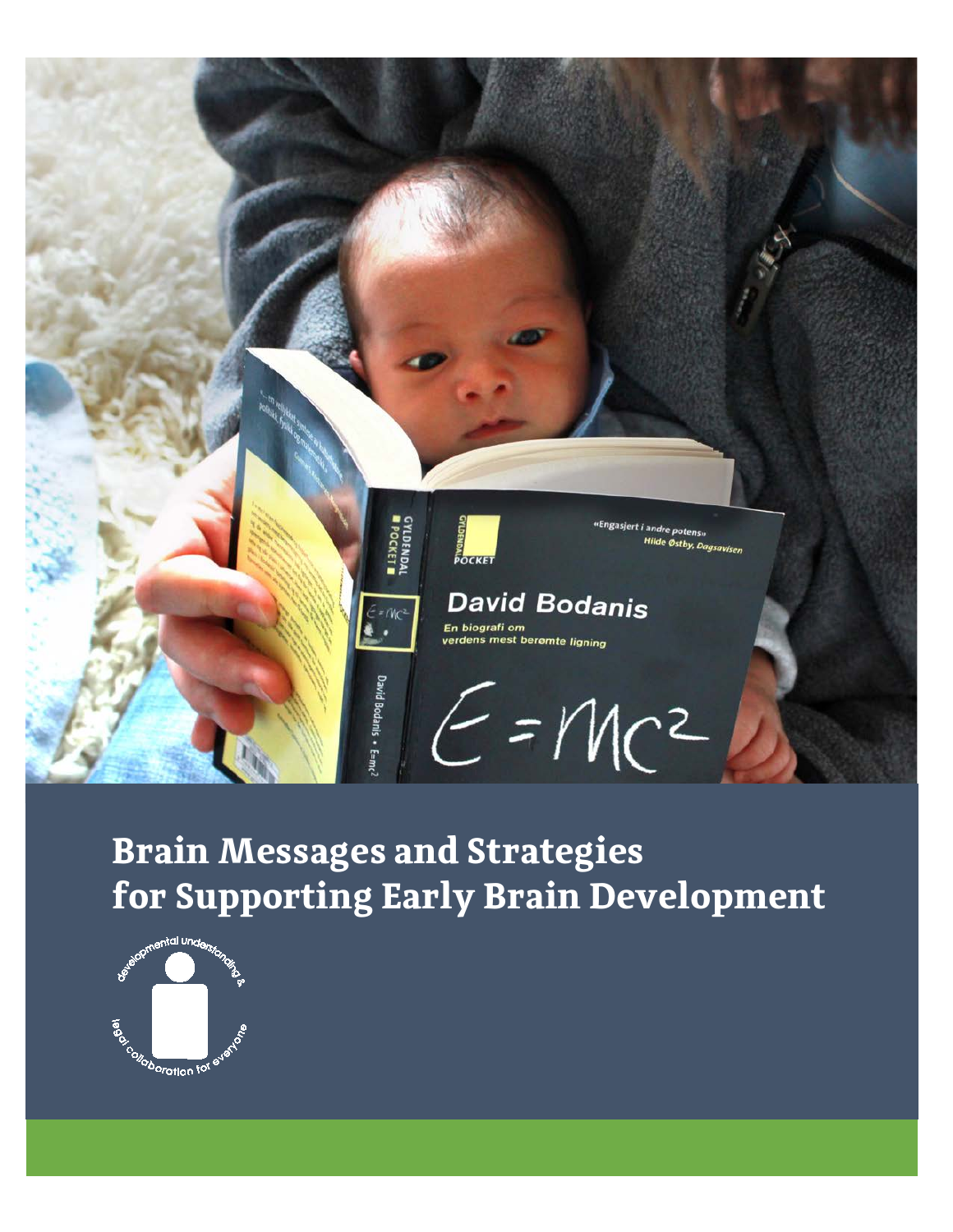# **INTRODUCTION**

The first six months of life are extraordinary time for child development. After adjusting to life outside of the womb, babies become increasingly interactive as well as gaining physical skills. While it is easy to watch their physical development as they learn to roll over, smile, and sit, there are even more dramatic developments going on in their ability to perceive their environment and interact with their parents and other adults.

DULCE Family Specialists work with parents and other caregivers to help them understand their child's development, and how that affects parenting. *Strategies for Supporting Early Brain Development* is designed to link DULCE protocols to current knowledge about infant brain development.

The information in *Strategies for Supporting Early Brain Development* is based on three topics that are particularly effective when working with families:

- 1. Infant brain development an overview of "serve and return"
- 2. Use of an evocative object
- 3. Discussing with parents how babies learn and grow by using "brain messages"

# **INFANT BRAIN DEVELOPMENT:** *SERVE AND RETURN*

Infants undergo rapid brain development, beginning at the moment of birth. After birth, this brain growth results in a predictable series of new abilities and accomplishments, highlighted in *Brain Messages for Each DULCE Visit*.

Recent advances in neuroscience have demonstrated the importance of interaction to promote optimal brain growth and development. The Harvard Center on the Developing Child refers to this phenomenon as *serve and return*. Responsive relationships – particularly with an infant's caregivers – form the basis of the infant's growing awareness of the outside world. Parents naturally know this: they hold, cuddle, and coo their babies. Parents then experience pride and delight when their infant begins to smile and coo in return. Videos, special music recordings, and a variety of toys have been promoted as encouraging brain development. However, there is no scientific evidence to support their utility. DULCE, which includes help with concrete supports and social connection, can help address common barriers to this loving responsive nurturing relationship.

Toxic stress interferes with normal brain development. In general, when stressed, animals *and people* increase the levels of circulating stress hormones. These, in turn, may interfere with normal brain growth and result in alterations of brain architecture. When infants are unable to elicit a reaction from their normal caregivers, they appear to develop stress – they may cry and struggle physically to call attention to themselves. Radesky has observed these behaviors when parental attention is distracted by texting or other smartphone apps. While infants tolerate intermittent lack of attention, consistent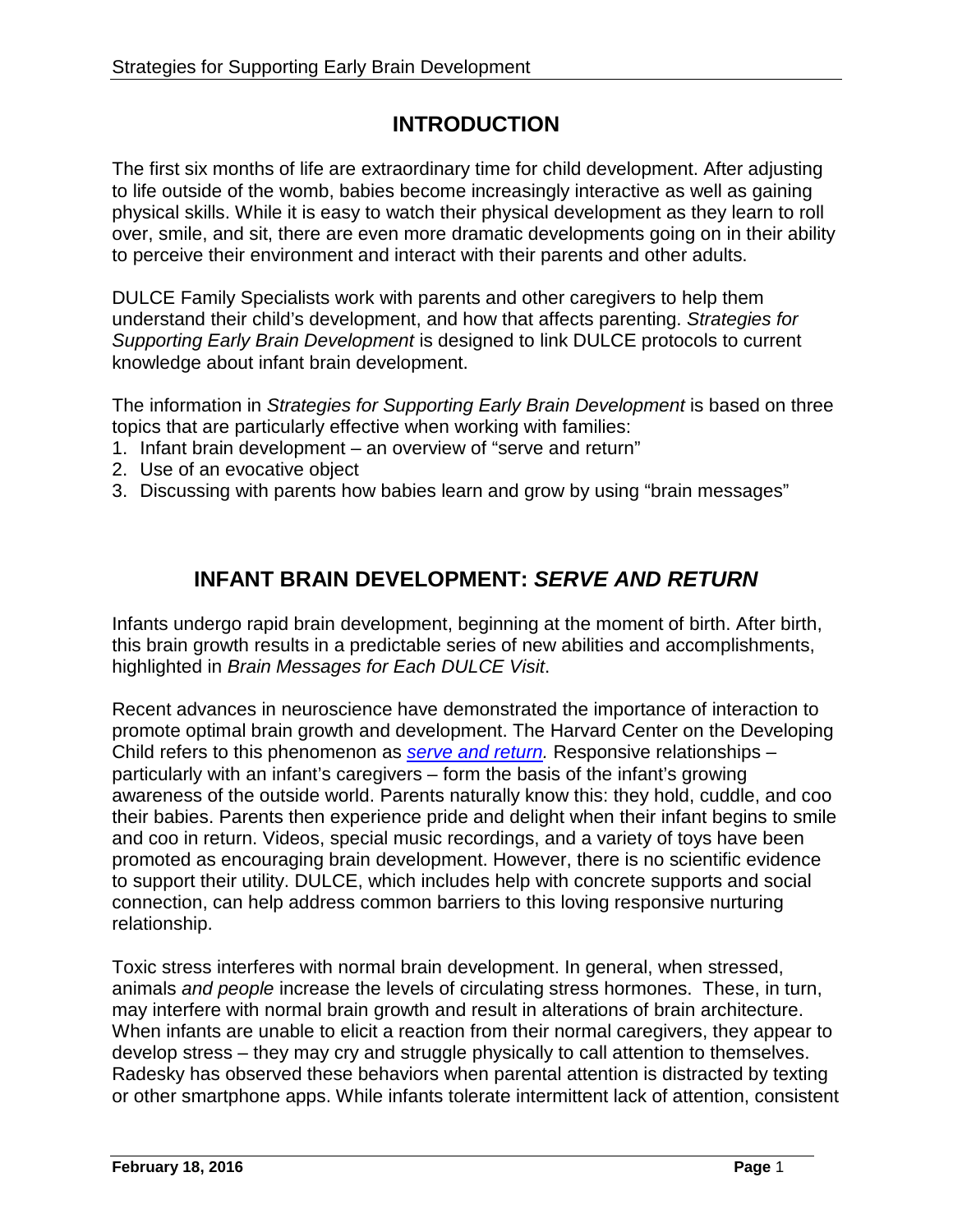failure of adults to engage in responsive relationships may be very damaging. This is a key component of [child neglect.](http://developingchild.harvard.edu/science/deep-dives/neglect/)

In many cases, understanding their infant's need for caregiver responsiveness may help parents better understand their child's behavior. The DULCE Family Specialist can model and promote these interactions. Home visits often provide a perfect opportunity to discuss the baby's needs and abilities for interaction with all caregivers e.g., father, grandparents, extended family.

The Harvard University's Center for the Developing Child has a series of [videos](http://developingchild.harvard.edu/science/key-concepts/serve-and-return/) and [training resources](http://developingchild.harvard.edu/resourcecategory/tools-guides/) on early brain development; these should form part of the selflearning for Family Specialists and other DULCE team members.

# **EVOCATIVE OBJECTS – A Useful Tool for Watching Babies Develop**

Dr. Winnicott, a 19<sup>th</sup> century English pediatrician, engaged parents in a conversation about their child's development using a silver spoon: easily cleaned, easily recognized and available in all homes. He started each well child visit by asking parents what they *thought* their babies would do when they saw the spoon. Then, he would demonstrate what the babies *could* do with the spoon: focusing, tracking, reaching, grasping, bringing it to their mouth, dropping it, finding it hidden under a cloth, and so on.

DULCE uses a small rubber ducky – or "duckies" – as an evocative object. While duckies can be used to demonstrate the baby's motor skills, they can also evoke thinking, language and playful games. Additionally, duckies easily lend themselves to a discussion of attachment and the baby's emotional development.

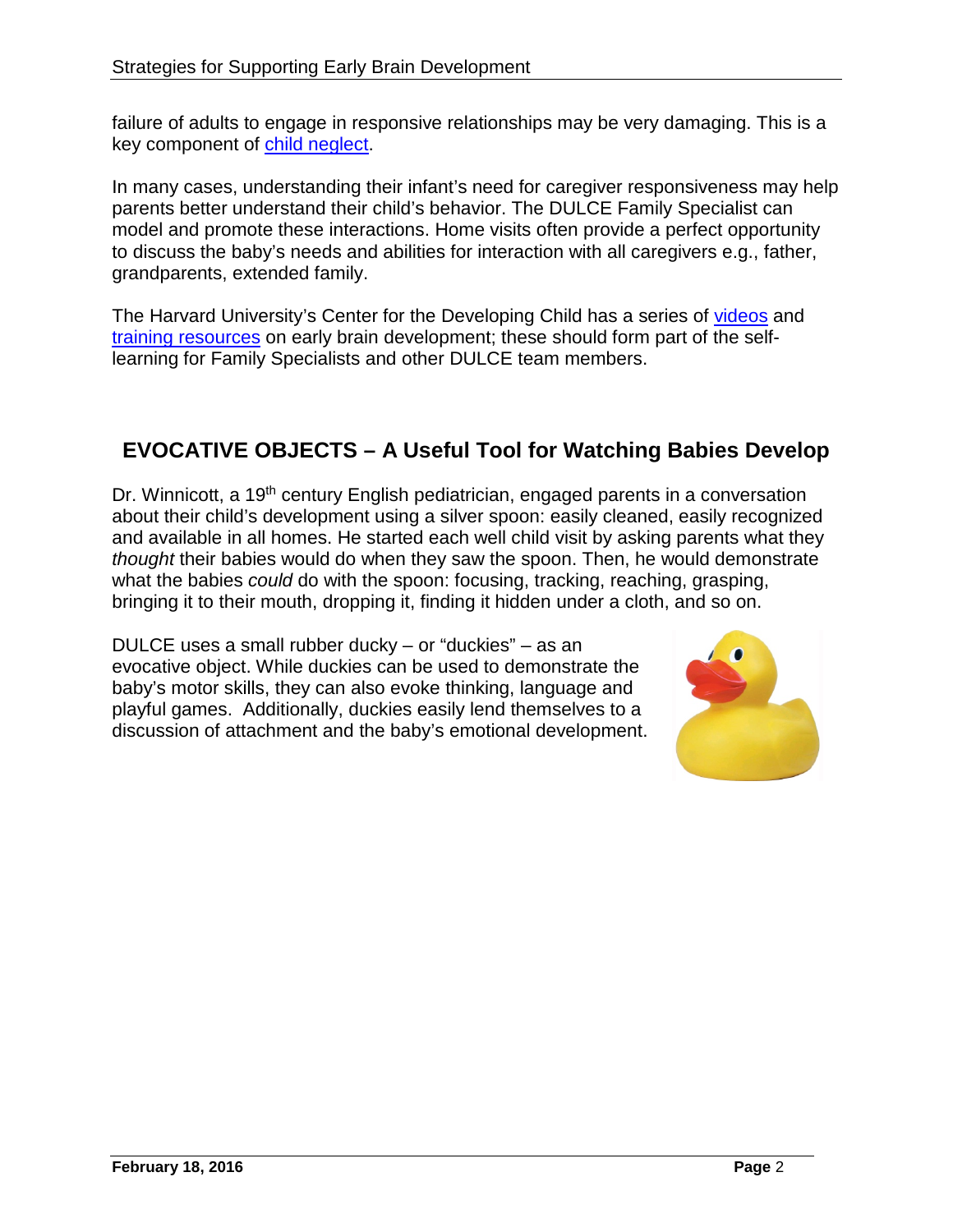# **BRAIN MESSAGES FOR EACH DULCE VISIT**

Most parents are very interested in how their babies are learning and growing. B*rain messages*, timed to each well child visit in the first 6 months of life, provide pediatric clinicians consistent, concise, and practical take home messages about the research on brain development. Parents enjoy watching their babies' new abilities. The "brain messages" that follow highlight information on brain development including socialemotional abilities and cognitive skills.

These messages are planned to coincide with components of the regular well child exam, so they can complement activities that the clinician is already doing within the context of primary care or as part of anticipatory guidance for families. For example, while conducting a physical exam on a newborn, the pediatric clinician can discuss the function of the soft spot and reassure parents that they should not be worried about gently touching the baby's head. Similarly, when the baby smiles at a parent, the pediatric clinician or Family Specialist can note how the baby's social smile is fully developed and can point out the baby's emerging ability to match emotional responses – joy in seeing the parent – to reciprocal and shared emotions in the parent.

# **TWO WEEK VISIT**

## **REFLEXES**

#### Background Information for Pediatric Clinicians/Family Specialist

By two weeks, an infant's activities are primarily governed by reflexes – the automatic responses that occur as the brain develops voluntary control over movements. Reflexes help identify a baby's normal brain and nerve activity. Children in the first month of life should display the *Babinski reflex*, which causes the toes to fan outward when a person strokes the sole of the baby's foot. A newborn should also reflexively grip an adult's finger (*grasp reflex*), and root for (*rooting reflex*) and suck from a breast or bottle (*suck reflex*). The *tonic neck response* – also known as the fencer pose – is what happens when babies look left and then their left arm and leg extends out (and conversely, their right arm and leg when looking right). The *moro reflex* is the extension and contraction of the arms and legs when a baby's center of gravity changes or is disturbed in some way. Some newborns lose these reflexes during the first month as a normal component of brain development, while other children may retain them for several months.

#### Take Home Messages for Parents

Babies are born with a set of reflexes that help them react to the world around them. For example, newborns are born with the ability to move their arms and legs in a swimming motion and lift their heads when placed on their stomachs. There are three main sets of reflexes present at birth that are important for a baby's survival:

• **Feeding**: the rooting (head turns toward cheek that is stroked), sucking and swallowing reflexes allow infants to take in nourishment.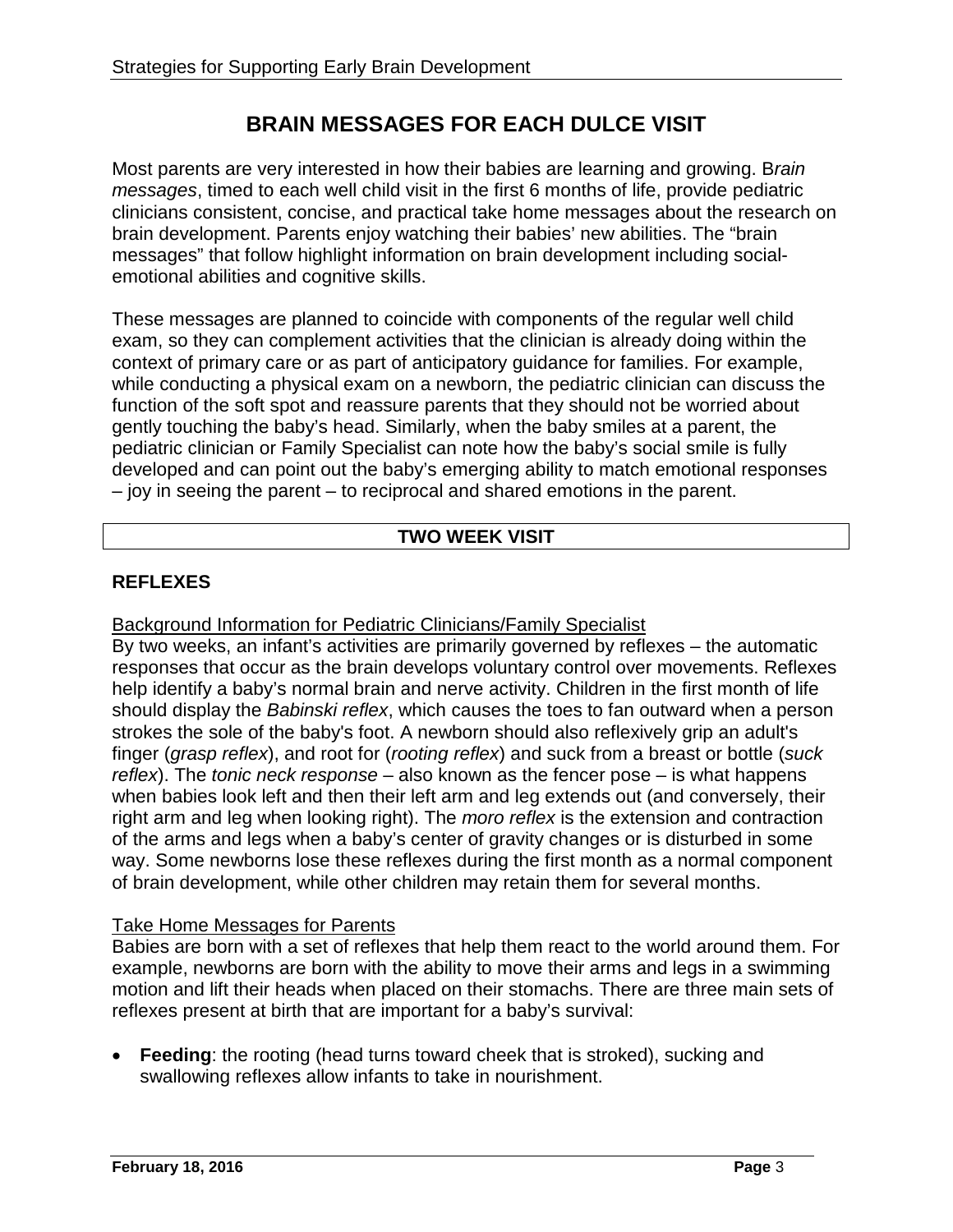- **Breathing**: the breathing reflex, hiccups, sneezes, and moving the arms and legs when something is covering the face helps to protect the infant's ability to get oxygen.
- **Body temperature**: infants can maintain their body temperatures by shivering, crying, and tucking their legs into their bodies to stay warm. To cool off, they will automatically push off blankets and decrease their movement.

# **PROTECT THE NECK**

## Background Information for Pediatric Clinicians/Family Specialist

The weight of the baby's head can be a challenge to the newly developing muscles in the neck. For infants, learning to hold their heads up is an important skill and is facilitated by both allowing babies some tummy time to practice lifting their heads and by protecting their necks from too much pressure to hold up their heads without support. This can be demonstrated by using a pull-to-sit maneuver.

## Take Home Messages for Parents

The brain, which is very soft and spongy, is protected from being hurt by the baby's hard skull/head. Supporting a baby's head until the neck is strong enough to hold up the weight of the head is very important. The baby's head should never flop around without support.

#### **Never shake a baby** either in fun or in anger:

- Shaking a baby moves the brain around and bangs the brain into the hard skull which causes it to get bruised
- Many parents and caregivers like to hold the baby up over their heads and jiggle the baby around; this could hurt the baby's brain
- Sometimes parents and caregivers get angry at a baby who does not stop fussing or crying and they shake the baby to stop the fussing or crying

*"If you find yourself getting angry and losing your patience with your baby, ask your partner to help or leave your baby in the crib and take a break for a few minutes. Call a friend to come over."*

# **PROVIDE COMFORT & LOVE BY HOLDING & ROCKING: "***YOU CANNOT SPOIL A BABY"*

#### Background Information for Pediatric Clinicians/Family Specialist

The comfort and love parents provide begin the process of interaction – serve and return – that infants require for optimal development. Parents can make eye contact with their infants from the moment of birth; skin-to-skin contact encourages the development of strong bonds between infants and their parents. Babies who received warm, responsive, consistent care produce less of the stress hormone *cortisol*, and when they do become upset, they turn off their stress reaction more quickly and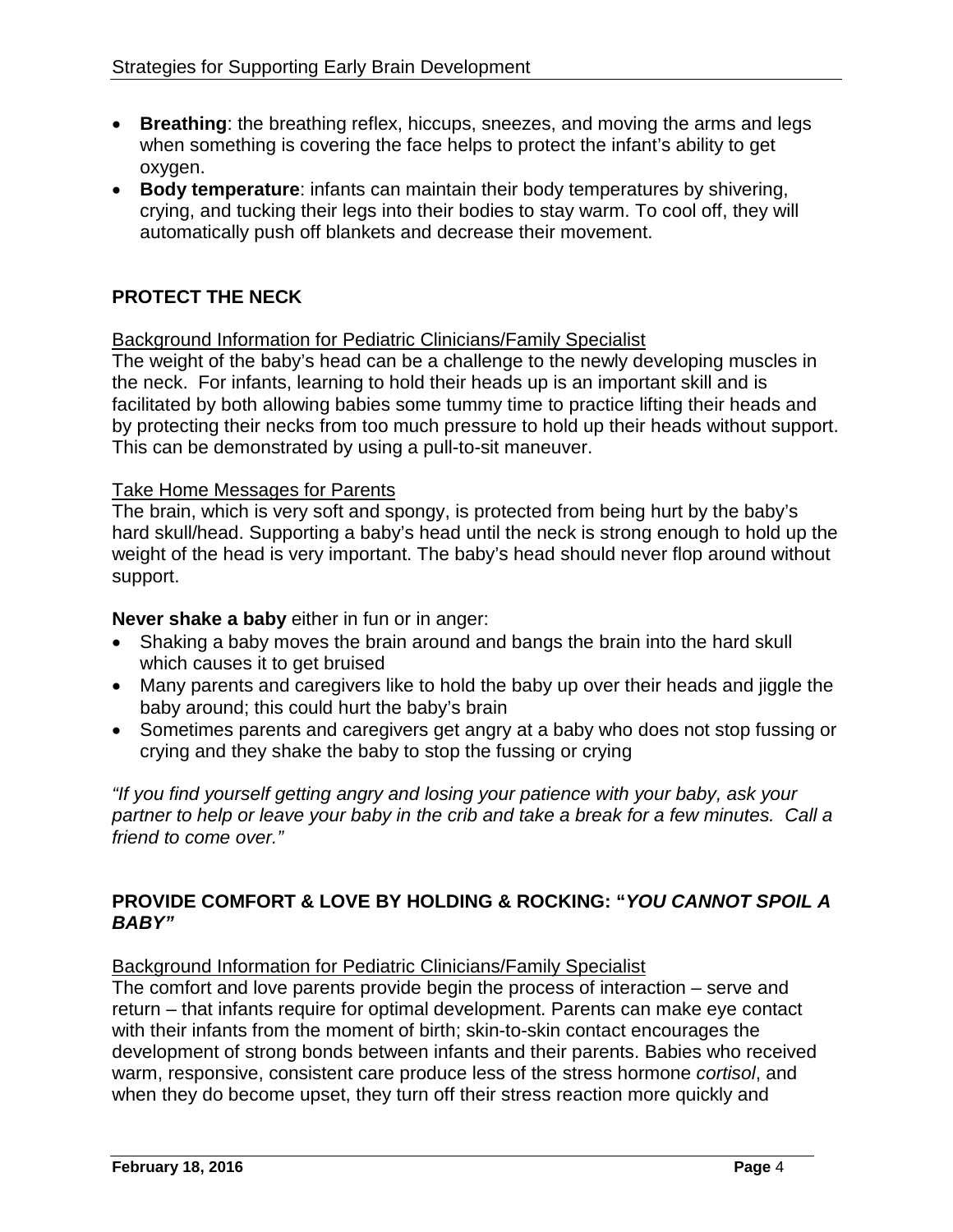efficiently. As babies hear their caregiver's voices and feel their touch synaptic connections are strengthened. Chemical and anatomical changes that occur as a result of babies being exposed to comfort and love over and over again help babies to build more synaptic connections in their brains.

# Take Home Messages for Parents

- 1. Babies learn to handle stress by being comforted, held, rocked, sung to and talked to in soothing ways. These actions release substances in the brain that help babies handle stress. The more often babies are comforted and talked to, the better they are able to handle stress when they are older. Babies are not spoiled by holding and comforting; these actions are in fact meeting the baby's needs. A secure relationship and many early interactions of love and comfort – like rocking, singing and talking – "directly affect the way the brain is wired." (Shore, 1997)
- 2. The practice of skin-to-skin contact, beginning as close to birth as possible, has become more widespread and also appears to encourage bonding, reduce crying, and may help promote newborn brain development<sup>1</sup>. While skin-skin contact with mothers is most prevalent, skin-to-skin contact with fathers or mother's partner also appears beneficial. Importantly, infants should not co-sleep with an adult, as this is associated with suffocation deaths<sup>[2](#page-5-1)</sup> – even in the maternity ward.

# **TRACKING**

Background Information for Pediatric Clinicians/Family Specialist

At this stage, the eye muscles are working hard to focus. Parents often report that their child will gaze and follow their faces. Using a high contrast object or image can help infants give their eye muscles a "work-out." While contrasting images are helpful, using a toy, such as a rubber ducky, can help parents observe the shifting of eyes as they follow the object. At this age, babies do not have the full capacity to see in color, this develops later on. However, babies can distinguish between objects that have high contrast; for example, black and white images. This is why many parents report that their child will focus mostly on the upper part of their face, where the eyes are located, partly because there is a high contrast in the eyes – between the pupil and the sclera.

# Take Home Messages for Parents

A baby's eyesight develops slowly. By playing tracking games with objects and images that have either a high contrast, or are black and white, parents help their baby to strengthen eye muscles in addition to spending time interacting and playing with their

<span id="page-5-0"></span><sup>&</sup>lt;sup>1</sup> Moore ER, Anderson GC, Bergman N. Early skin-to-skin contact for mothers and their healthy newborn infants (Review) Cochrane Library 2009, volume 1.

<span id="page-5-1"></span><sup>&</sup>lt;sup>2</sup> BT Thach. Deaths and near deaths of healthy newborn infants while bed sharing on maternity wards. Journal of Perinatology (2014) 34, 275–279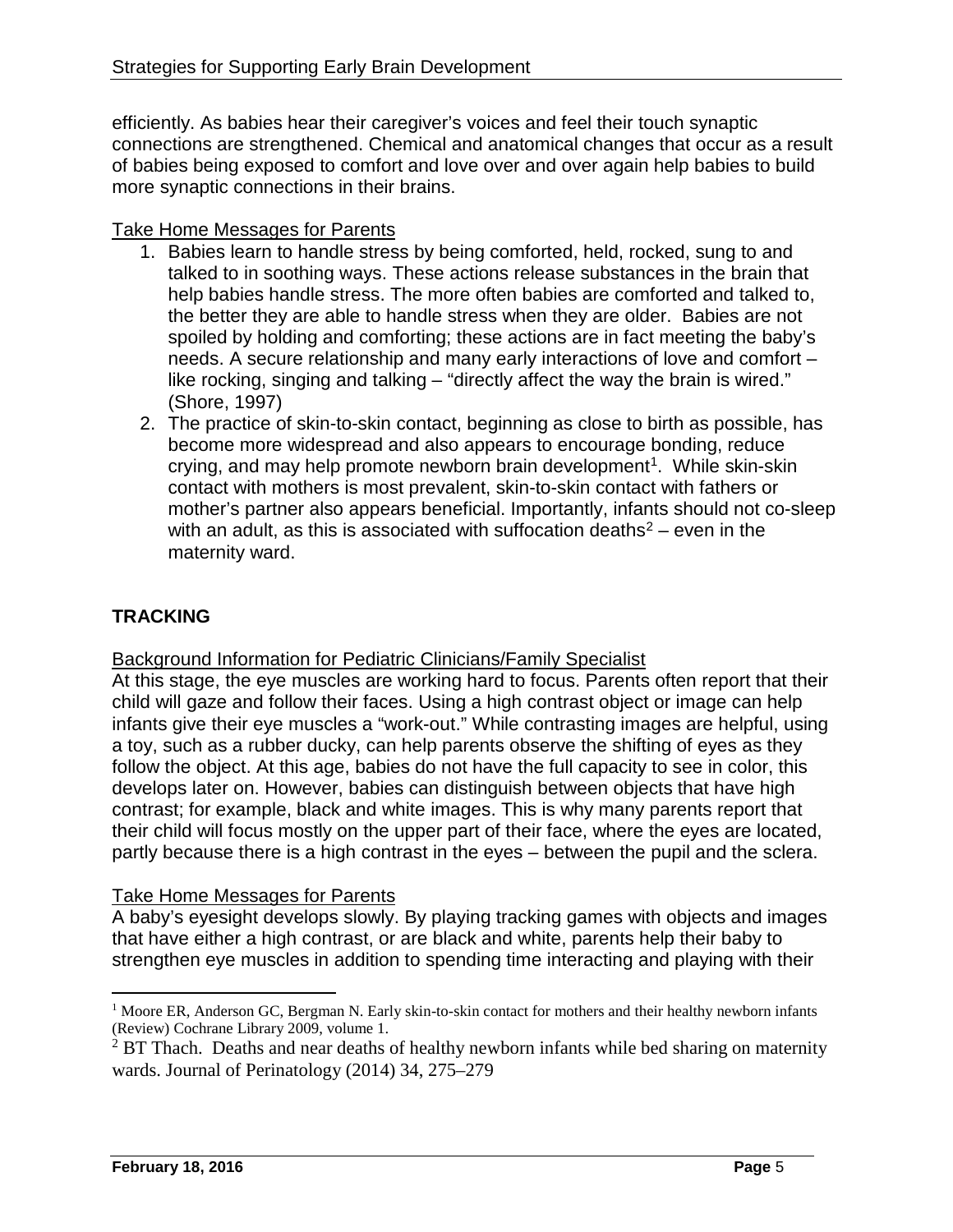newborn. This creates a wonderful opportunity for the parent-child relationship to bud and continue to grow.

# **SAFE SLEEP**

Background Information for Pediatric Clinicians/Family Specialist

Babies take their first breaths within moments of birth. The infant respiratory system is still new at this job: newborns often have irregular breathing patterns that parents can easily observe. Sadly, this gradual development of breathing patterns also makes it possible for infants to stop breathing under certain conditions. Sudden infant death syndrome is a problem that occurs during the first few months of life, in which babies die in their sleep. We now know that one way this happens is when the baby breathes into a trapped pocket of air, for example, under a blanket, where carbon dioxide can accumulate from the baby's breath, gradually suppressing the baby's normal respiratory effort.

#### Take Home Messages for Parents

The American Academy of Pediatrics recommends a safe sleep environment $3$  that has been shown to dramatically decrease the likelihood of sudden infant death syndrome:

- 1. Back to sleep for every sleep babies should not be allowed to sleep on their tummies.
- 2. Keep soft bedding and loose items out of the crib; use a firm mattress.
- 3. Share rooms, not beds adults sometimes roll over onto their babies and suffocate them, while sleeping.

NOTE: Many maternity hospitals teach new parents about safe sleep. Consider asking them for copies of any written materials or videos to help reinforce the key elements of safe sleep practices.

#### **ONE MONTH VISIT**

#### **OPENING FISTED HANDS**

**Background Information for Pediatric Clinicians/Family Specialist** 

Motor development begins at the torso and progresses outward to the fingers. As the grasp reflex fades and controlled movements take over, infants are increasingly able to unclench their fists.

#### Take Home Messages for Parents

A newborn's hands remain tightly clenched during the first month. Infants will slowly begin to learn that their hands are a part of their body. Around 6 weeks, infants will begin to grasp one hand with the other hand and try to pry their hand open. Around 8

<span id="page-6-0"></span> <sup>3</sup> www.healthychildcare.org/pdf/sidsparentsafesleep.pdf accessed February 7, 2016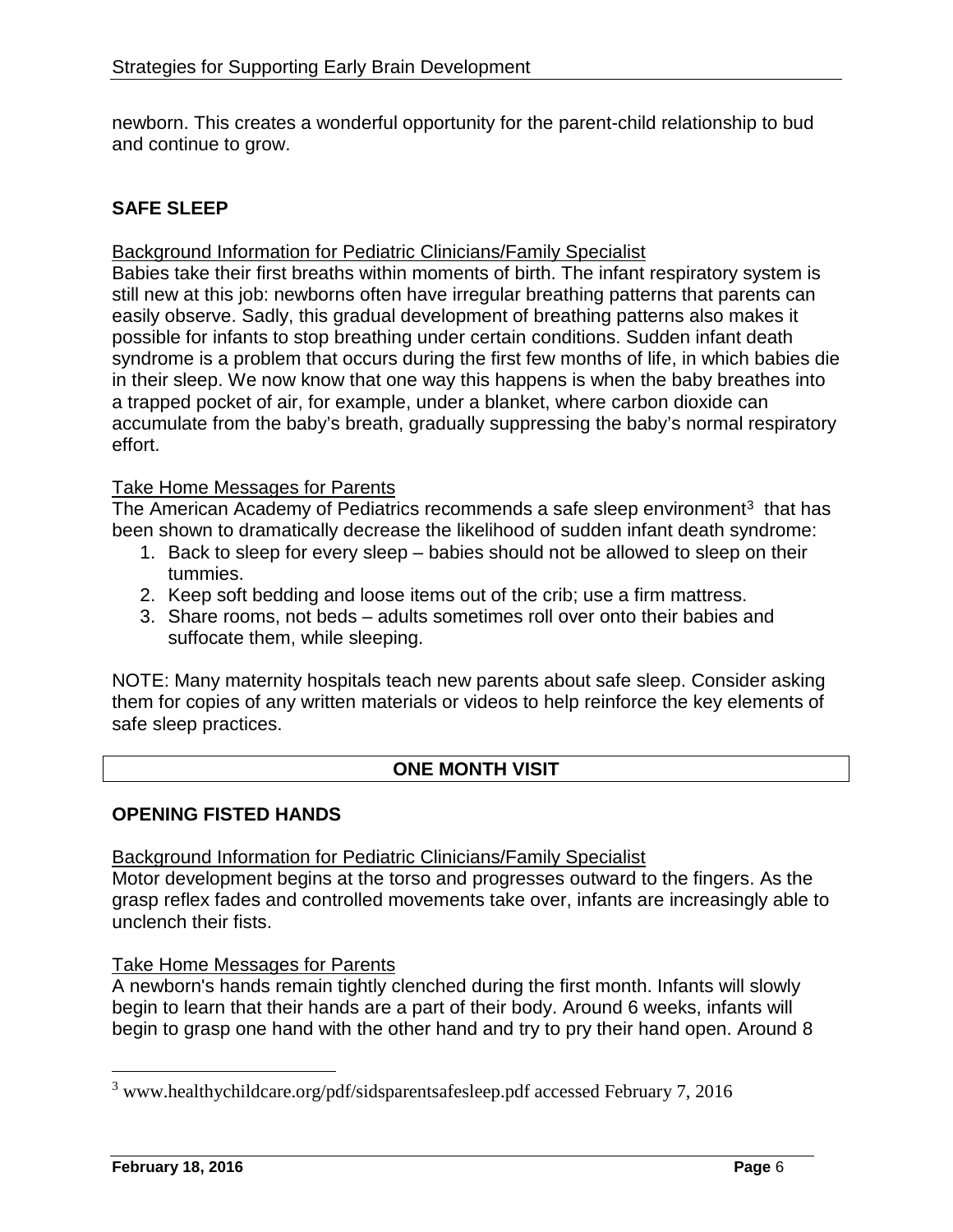weeks, an infant's hands are beginning to slowly unfold. Babies enjoy batting at mobiles and other dangling toys. Babies love to shake rattles – the noise that is created helps them to realize that their hands are attached to their bodies.

# **TURNING TOWARDS FAMILIAR VOICES**

#### Background Information

Even before birth, the developing fetus begins to hear sounds. As a result, infants prefer their parents' familiar voices to others. They will reward parents with wide eyes and excitement when they hear them talking!

#### Take Home Messages for Parents

A good way to tell parents about this is to actually show them. During the exam, have someone hold the baby on the exam table; this works best with the baby's back is on the table. Suggest that one of the parents call the baby's name from one side of the child while the clinician/Family Specialist calls the baby's name from the other side. Almost all babies will turn to the familiar voice of the parent – "Look how your baby turns to see you because you are so important!"

## **TALKING**

#### Background Information

Brain growth occurs based on how infants interact with their environment. Experience is necessary for the brain to get organized. By three months, the baby's brain can distinguish several hundred different spoken words; including those words spoken in different languages. The brain then organizes itself around the words that it has heard repeatedly and begins to make connections between these frequently heard words. The brain recognizes that those sounds are a part of daily language: the baby's name, "mama," "dada," "night-night," and even the sound of a "kiss" when given from above. The brain is creating an auditory map to process language efficiently. The part of the brain that organizes the flow of language into meaningful parts happens while infants are active participants in these "conversations" – long before they can actually talk. Repetition of words and songs or poems forms connections in the auditory cortex.

#### Take Home Messages for Parents

Many parents feel silly talking to a tiny baby. After all, babies do not understand what is being said and they cannot answer questions. On the other hand hearing language teaches the infant about the music of language – the sounds, cadence, and tone of speech. This understanding begins the process that will result, a year later, of the baby's first words. When they hear and interact, and hear people talk, babies are developing the brain capacities associated with optimal early language skills:

• While pushing their babies in a shopping cart, parents can talk to their baby about what they are buying. This helps to grow the part of the brain that is responsible for language.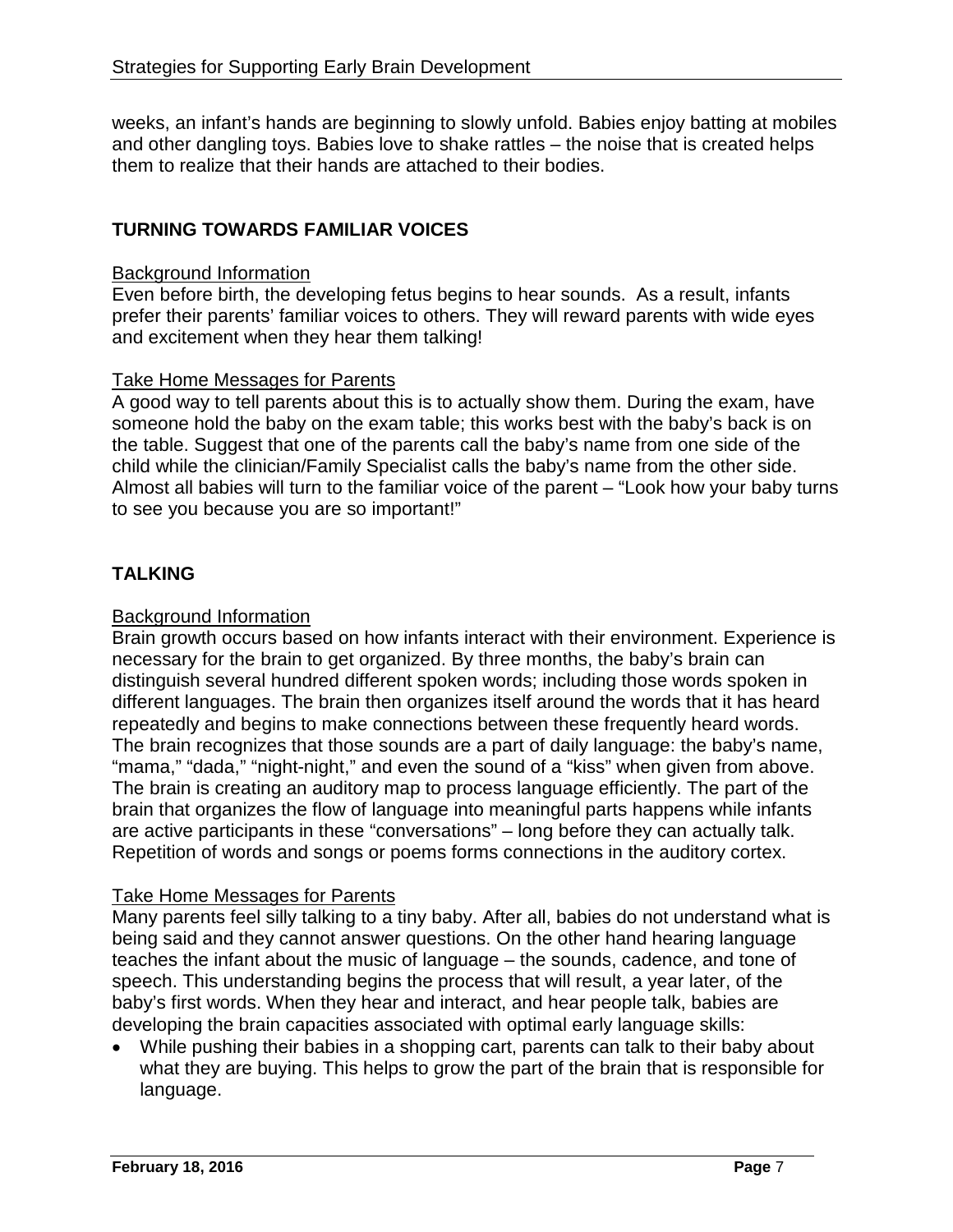• Babies learn to handle stress by being talked to in a soothing way. While holding, comforting, rocking, singing and talking to babies, substances in the brain are released – this helps babies handle stress. The more often babies are comforted and talked to, the better they are able to handle stress when they get older.

"Chat with your baby about things that you see and hear and do together."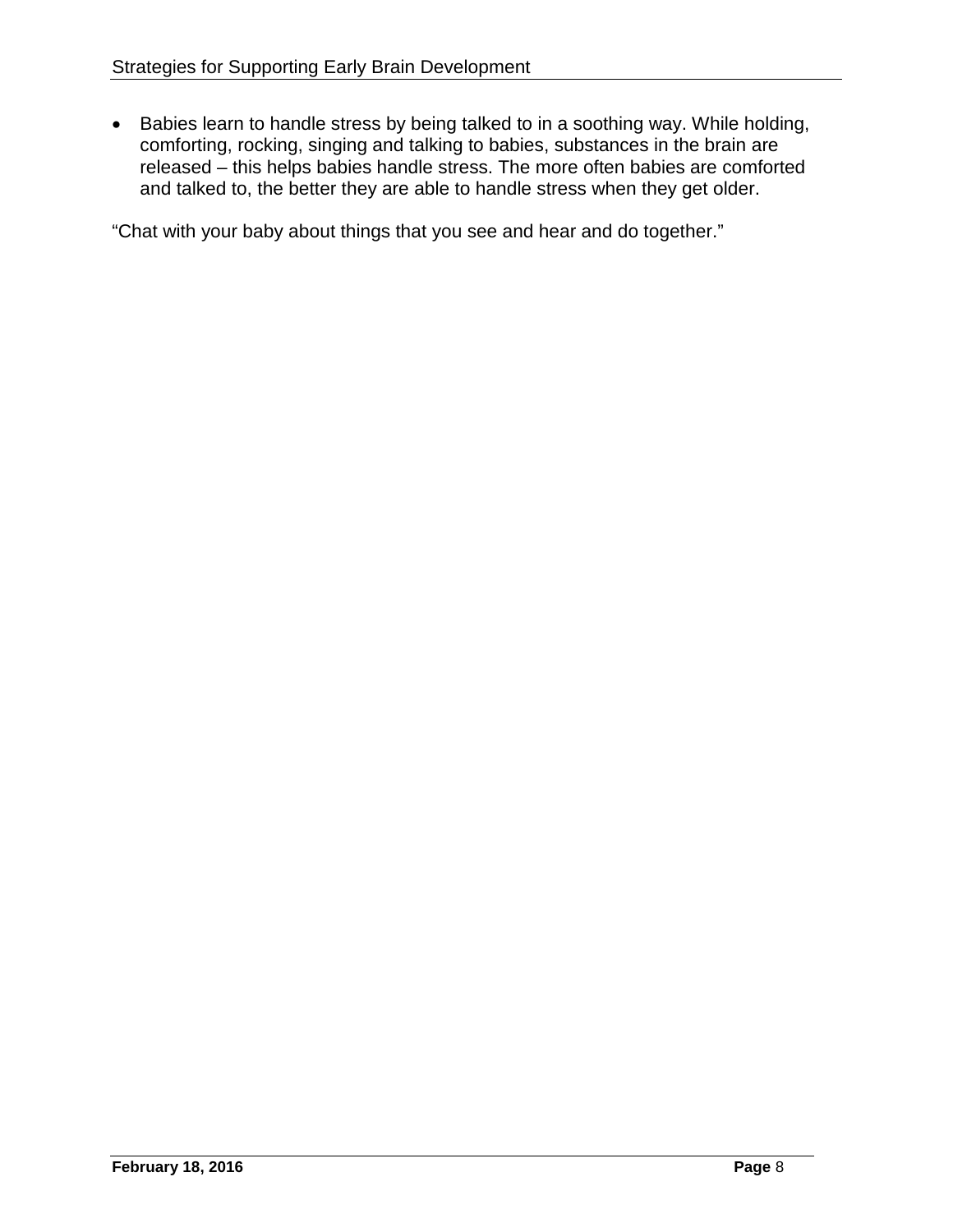# **TWO MONTH VISIT**

# **HEAD CIRCUMFERENCE**

#### Background Information for Pediatric Clinicians/Family Specialist

In babies, head circumference (the distance around the largest part of the head) can provide information about brain development. If a baby's head is bigger or smaller than most other children at this age or if the head circumference stops increasing or increases quickly, it may indicate a problem. For example, an unusually large head may be a sign of hydrocephalus, a buildup of fluid inside the brain. A head that's smaller than average may be a sign that the brain is not developing properly or has stopped growing.

#### Take Home Messages for Parents

The growth of a child's head occurs in response to the development of the brain. It is somewhat independent of body growth and nutrition. Genetic factors often play a role in the size of a child's head. For example, a father with a larger than average head size might have a child whose head is larger than average. The most rapid head growth occurs in the first two years of life.

# **ATTRACTION TO NOVELTY**

#### Background Information for Pediatric Clinicians/Family Specialist

Babies at this age are beginning to be interested in the world around them. Tummy time is an excellent activity to foster muscle strength and it also encourages cognitive development. When babies experience a change in perspective in the world around them, it facilitates attention to novel stimuli and also promotes head turning as they attempt to locate and visually explore the stimuli.

#### Take Home Messages for Parents

Encourage parents to continue having tummy time with their baby, and also to change the baby's position from lying down to supported sitting while the baby is awake and alert. This helps babies to see and absorb different views; while engaging them visually, this is also stimulating their brain development. Often parents are concerned that a baby's head may be a bit flatter on the back or one side. This is a common problem for infants who sleep on their backs and spend time in car seats or other child restraints. It may help to allow an infant who is awake some tummy time, or time on a blanket, in a baby sling, or simply being held.

# **BORED / DISTRACTION**

Background Information for Pediatric Clinicians/Family Specialist Often parents are not aware that a baby can be bored. It is important to discuss with parents the value of providing novel stimuli for their baby and engaging them in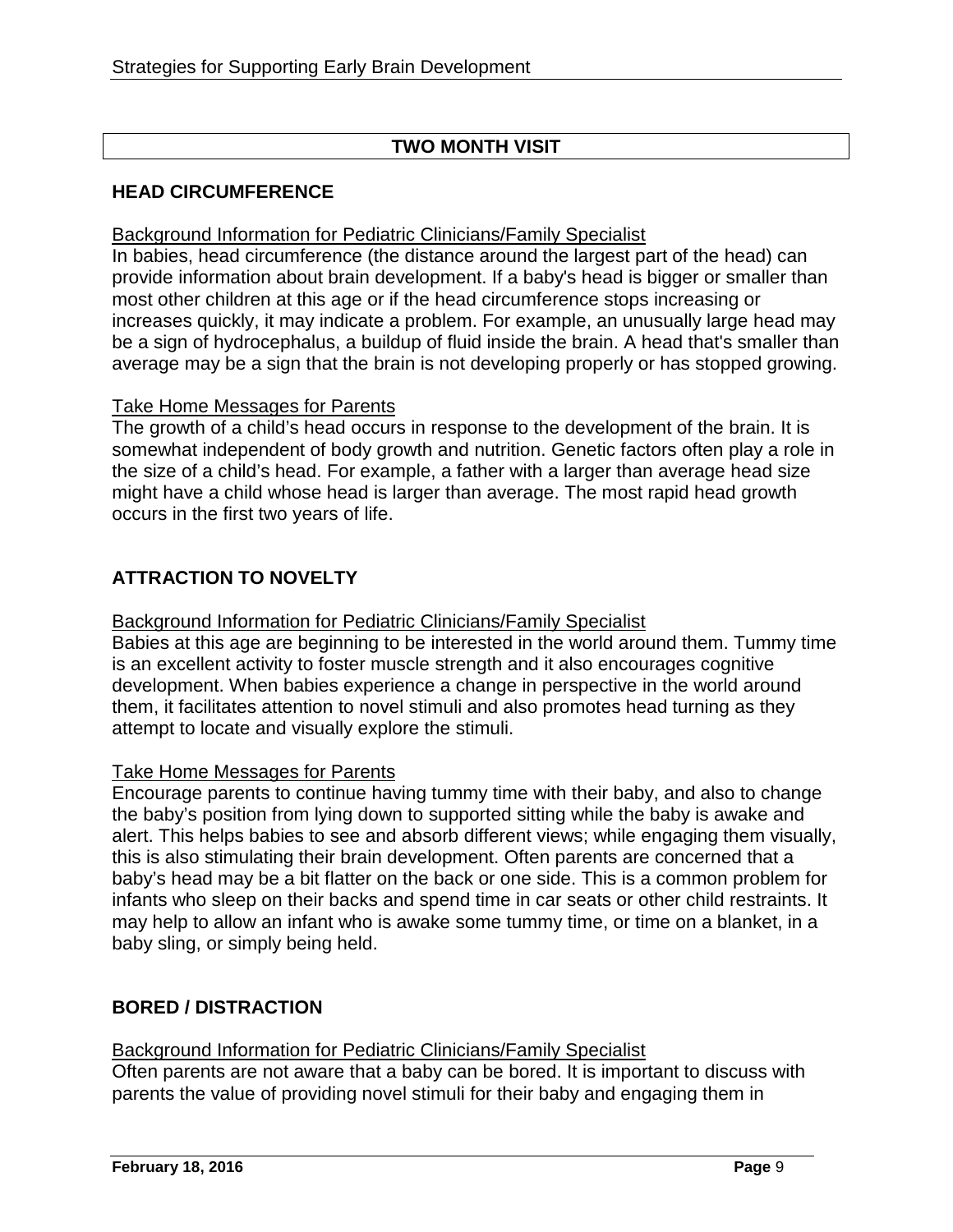conversation and play. Playing games, singing or talking with a baby is important as it encourages both socio-emotional growth and language development. Taking the twomonth old infant outdoors may help. The outdoor environment is filled with novel sights, sounds, smells and sensations, easily providing needed novelty. Encouraging parents to sing and read to their child at this stage is important – not only does it engage the child, but it also promotes emotion regulation and supports the attachment between parent and child.

#### Take Home Messages for Parents

By this age, babies are beginning to interact socially and respond to both facial and oral parental expression. When parents talk to babies, they turn towards the parent, pay attention, and attempt to engage the parent in an interaction. But when babies are left in the same spot for an extended period of time they become bored and disengaged. Games like "peek-a-boo" and "pat-a-cake" are excellent ways to engage babies and provide opportunities for social learning. When placed in a stroller, the infant will begin to experience novel sensations, encouraging further brain development.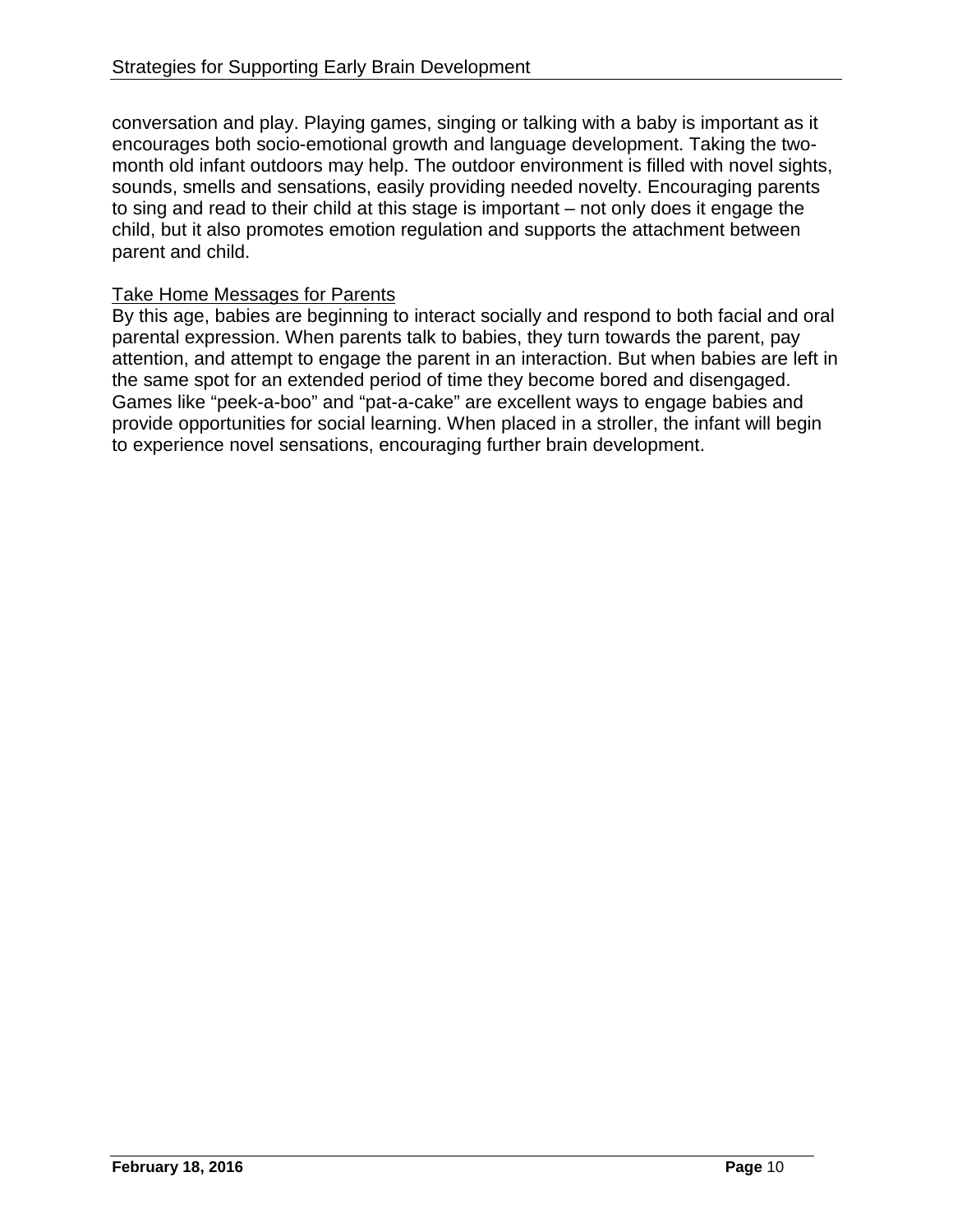# **FOUR MONTH VISIT**

# **ROUTINES / REPETITION / PRACTICE**

Background Information for Pediatric Clinicians/Family Specialist

Consistency and repetition are crucial for development during this stage. Babies are observing their world more closely now and are beginning to experiment with their environment. At this point, they become distracted by most sounds, sights and smells that are new to them. Some also begin to experiment with rudimentary cause and effect and repeat actions several times, such as shaking a rattle to see the results. Allowing babies the freedom to explore during at this age is critical for their intellectual development.

## Take Home Messages for Parents

The following analogy may help parents understand why it is so important to repeat, repeat, and repeat:

*"Envision the first day of school, the grass outside the school is completely fresh and covering every spot. Come October, students have made their own paths and these paths continue to become visible from the repeated use of the same path, the grass is no longer noticeable. Likewise, babies' brains are continually making pathways of the things they are learning. The more you repeat an activity and keep it the same those path-connections that are being made in your baby's brain will become that much stronger."*

# **SOCIAL SMILE**

Background Information for Pediatric Clinicians/Family Specialist

The social smile is a developmental milestone that most infants reach when they are between two and three months old. Not displaying a social smile by six months of age is commonly considered to be an early sign of a developmental issue (e.g., vision problems, possible developmental disorder).

#### Take Home Messages for Parents

A social smile is reciprocal, meaning that babies smile in response to someone else's smile. It is a sign that several different parts of the brain are maturing. Babies are now able to see short distances, make sense of the object seen (e.g., a smiling face), and produce a smile in return – demonstrating imitation and reciprocity. A social smile also boosts secure attachment, since it is one of the first forms of social and emotional communication between parent and child.

At the early visits, Family Specialists emphasized how caregivers could respond to a baby's signals and help regulate the infant's environment. Now, with the development of the social smile, it becomes easier for parents to participate to enjoy their interactions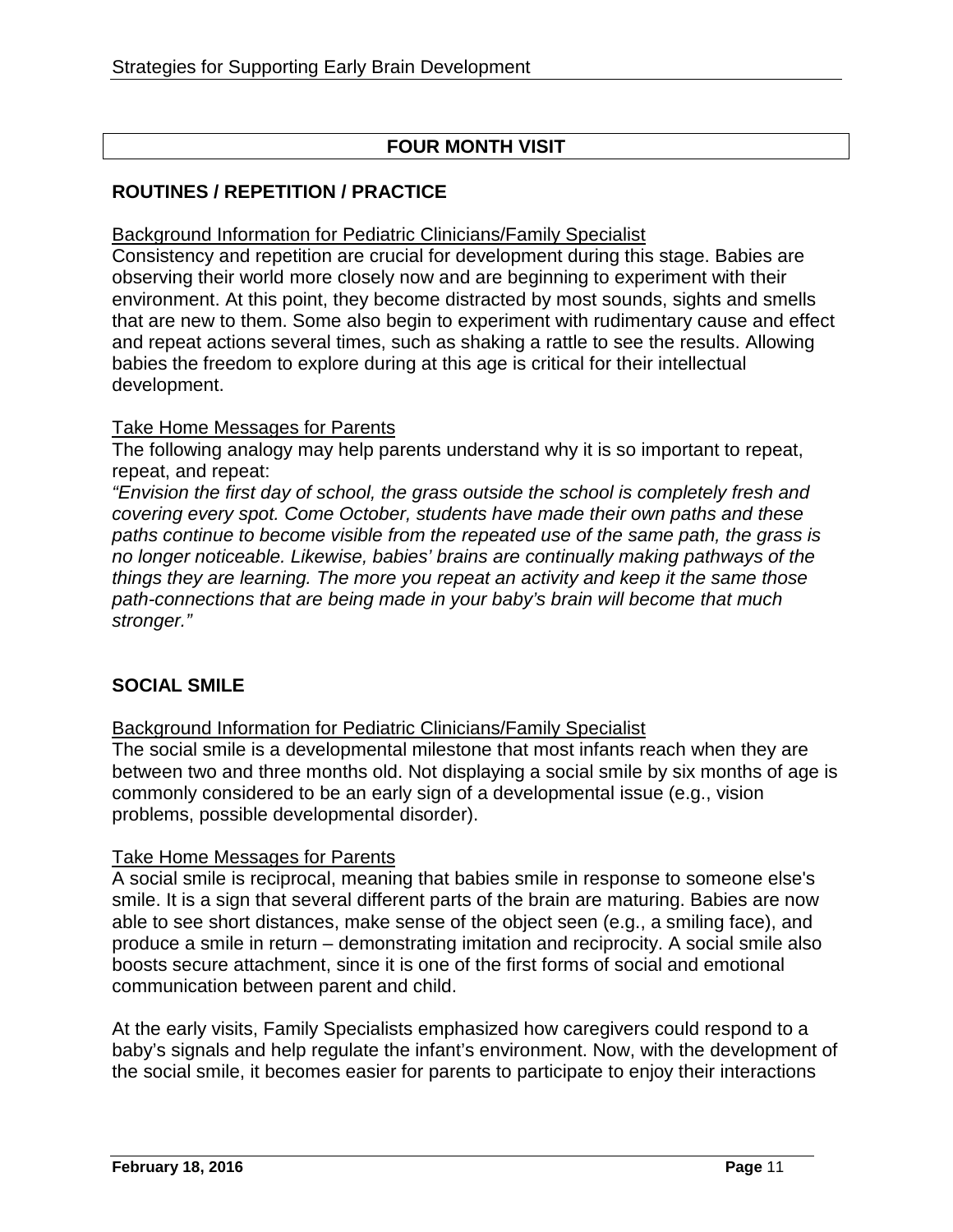with the infant, while literally experiencing the infant's newfound ability to initiate interactions.

# **WHAT BABIES LIKE TO DO**

#### Background Information for Pediatric Clinicians/Family Specialist

Emotions guide babies to seek the experiences that their brains need to grow. When the brain is getting what it needs, babies experience curiosity, interest and delight. For example, a baby's face registers joy and excitement, especially in response to a parent's face. When the brain needs new or more stimulation, the baby gets bored and fussy. Correspondingly, when the brain is overloaded, the baby experiences tension and unhappiness.

#### Take Home Messages for Parents

The "brain exercises" that babies need to develop and organize their brains are the ones they get during normal, everyday experiences such as bathing, feeding, and diaper changing. Parents can:

- Play finger games, sing made-up songs, and play "peek-a-boo" during daily caregiving activities
- Label body parts during bathing
- Narrate daily events that the baby is experiencing during outings like shopping
- Develop routines for daily activities so babies come to anticipate what will happen next. For example, bring the baby's coat when it is time to go out, sing the same song when it is time to take a bath, and so on.

Babies are getting the right "brain food" when they appear to be having fun. When parents follow their baby's lead – observing what their baby is enjoying and then doing it with them – parents can be confident that their baby is not only having fun but developing a healthy brain. Babies who are given opportunities to "feed their brains" with interesting things to look at and explore are simultaneously developing brains that want to explore even more – developing brains that *love to learn*.

Babies like to play games that have a familiar ritual like: "pat-a-cake" (or similar handclapping games), "we all fall down," "where's…mama, dada, the dog," and "peek-a-boo." The repetition, while hard for many grown-ups, is a thrill for babies. The repetition teaches babies to expect certain actions and to anticipate what happens next. This repetition cements synapses (connections) in the baby's developing brain.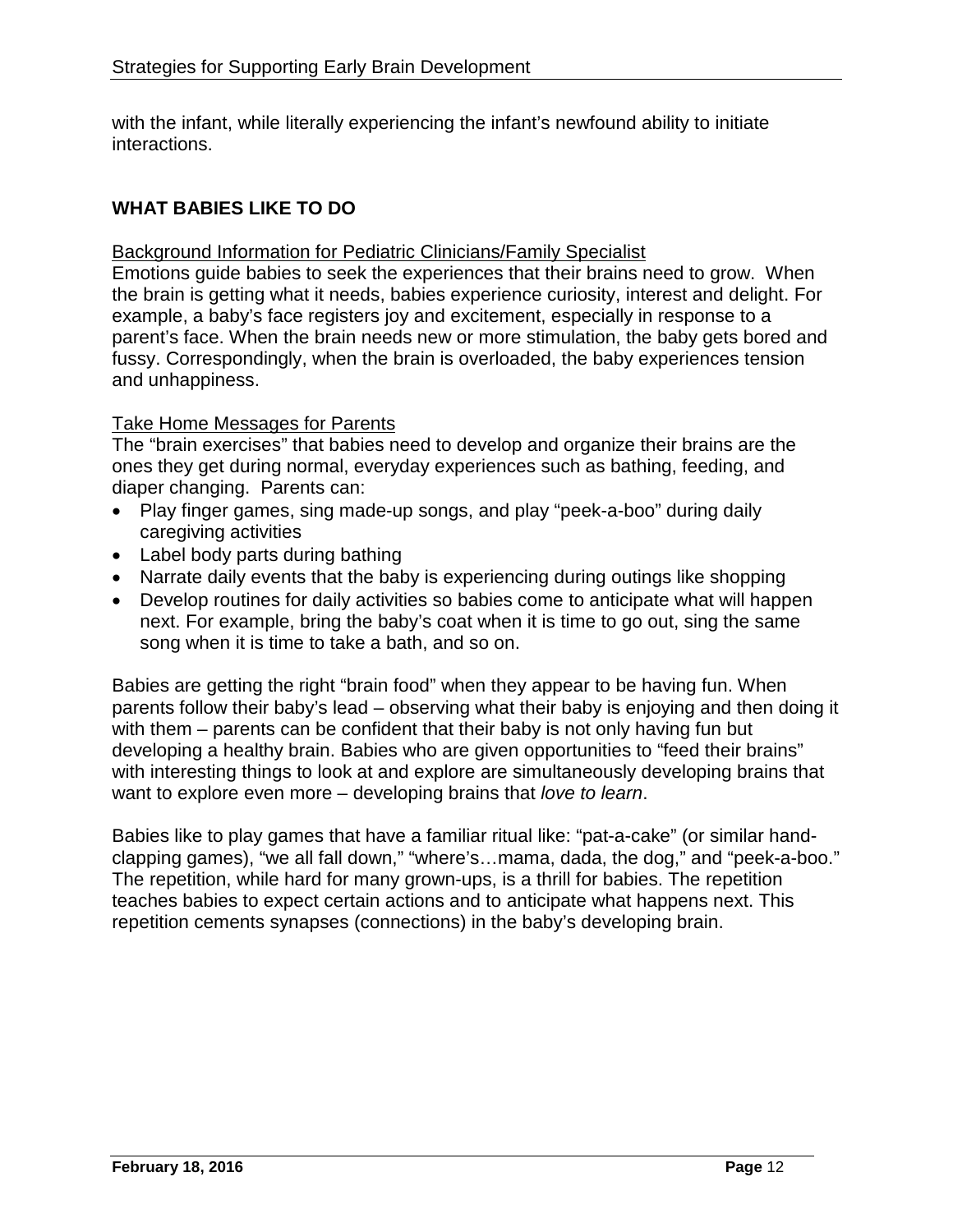# **SIX MONTH VISIT**

# **EARLY LITERACY**

#### Background Information for Pediatric Clinicians/Family Specialist

*Reach Out and Read* is an evidence-based nonprofit organization that promotes early literacy and school readiness in pediatric exam rooms nationwide by giving new developmentally and culturally appropriate books to children and advice to parents about the importance of sharing books and reading aloud. *Reach Out and Read* builds on the unique relationship between parents and pediatric clinicians to develop critical, early pre-reading skills in children, beginning at 6 months of age.

Take Home Messages for Parents (the following is adapted from the *Reach Out and Read* website, [www.reachoutandread.org\)](http://www.reachoutandread.org/)

It is important to read to children from an early age because:

- Children who live in print-rich environments and who are read to during the first years of life are much more likely to learn to read at the appropriate age.
- Babies as young as six months enjoy being read to and handling board books. They like to look at bright colorful pictures of familiar items like other babies, animals, and trucks. They like to mouth the books, sit in a grown-up's lap and listen (even very briefly) to a simple storybook.
- Reading aloud to young children is not only one of the best activities to stimulate language and cognitive skills; it also builds motivation, curiosity, and memory.
- Early language skills, which are the foundation for reading and school readiness, are based primarily on language exposure, the result of parents and other adults talking to young children about the actions, events and people in their everyday lives.
- Research shows that the more words parents use when speaking to an 8-month-old infant, the greater the size of their child's vocabulary at age three. The landmark Hart-Risley (1995) study on language development documented that children from low-income families hear as many as 30 million fewer words than their more affluent peers before the age of four.
- Books contain many words that children are unlikely to encounter frequently in spoken language. Children's books actually contain 50% more rare words than primetime television or even college students' conversations.
- The nurturing and one-on-one attention from parents during reading aloud encourages children to form a positive association with books and reading later in life; in other words, a love of learning.
- Reading aloud and sharing stories can help children cope during times of stress or tragedy. Books like *Goodnight Moon* help very young children ease into sleep.

# **OBJECT PERMANENCE / PERSON PERMANENCE**

Background Information for Pediatric Clinicians/Family Specialist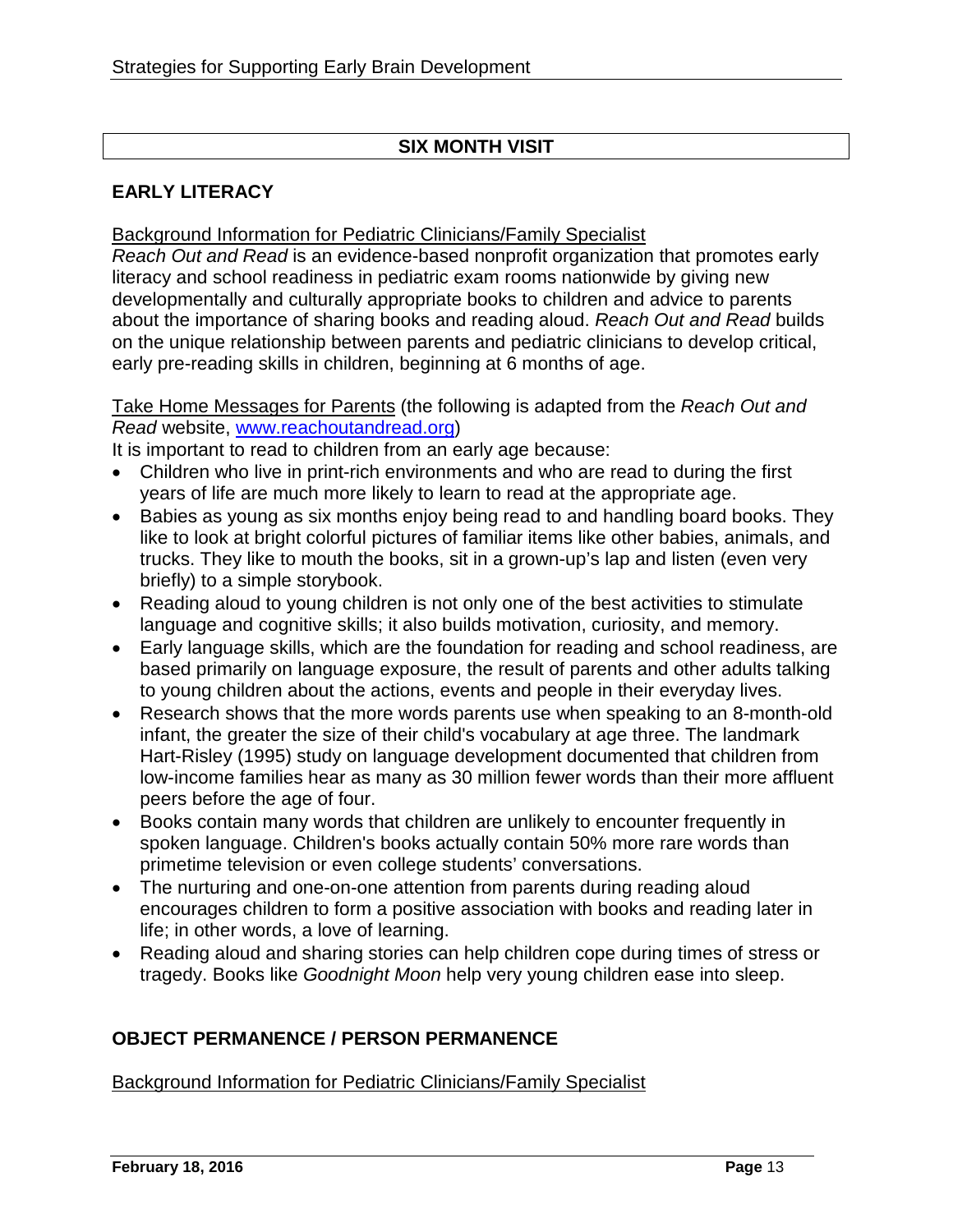Experience teaches babies that when things disappear, these things can often be found some place else – like under a blanket or behind another toy. Babies learn to hold the image of an object in their mind and to actively search for it. Called object permanence, this skill develops slowly as the baby's brain matures. Person permanence is a similar cognitive process, allowing babies to know that a person continues to exist even if that person cannot be seen.

#### Take Home Messages for Parents

Before, "out of sight was out of mind." Babies now remember that when someone is out of sight that person still exists. Parents can call out to their infants so they know they are still around and available. Now, when it is time to sleep, babies can hold an image in their mind even though they cannot see their parents. They know that their parents are around, perhaps just outside the door. This may be why babies now cry when put down to sleep; they know that their caregiver is still around!

Unlike before, babies may *now cry* when they are left at grandma's house, with the babysitter, or at childcare. It is hard for parents to leave when their baby is protesting their leaving. Babies can now understand what it means when someone puts on a coat or says "goodbye." Babies have learned – through many repetitions – what to expect when they see the coat or hear goodbye – Mom or Dad is about to walk out the door!

# **SEPARATION & STRANGER ANXIETY**

Background Information for Pediatric Clinicians/Family Specialist

Experiences of successfully negotiating the transition from negative to positive states of emotion build resiliency in young children. The child learns on a physiological level that when things feel bad they can be set right.

The frontal cortex of the brain, the area associated with the ability to regulate and express emotion, think, and plan is now showing an increase in activity. The baby is better able to self-regulate and has a strong attachment to caregivers; therefore, babies now become stressed in response to strangers.

#### Take Home Messages for Parents

*Why does your baby cry when you leave the room?* The memory centers in the brain have matured and babies can now hold images of their parents in their heads … they know when someone important is "not there."

*Does your baby want to follow you everywhere ... even into the bathroom? Does it feel like you have no privacy? You have a "Velcro baby" attached to your leg!* Although this can be hard, it signals that the baby's brain can now remember images that are not in view; babies are becoming securely attached to their caregivers – they want to be with them.